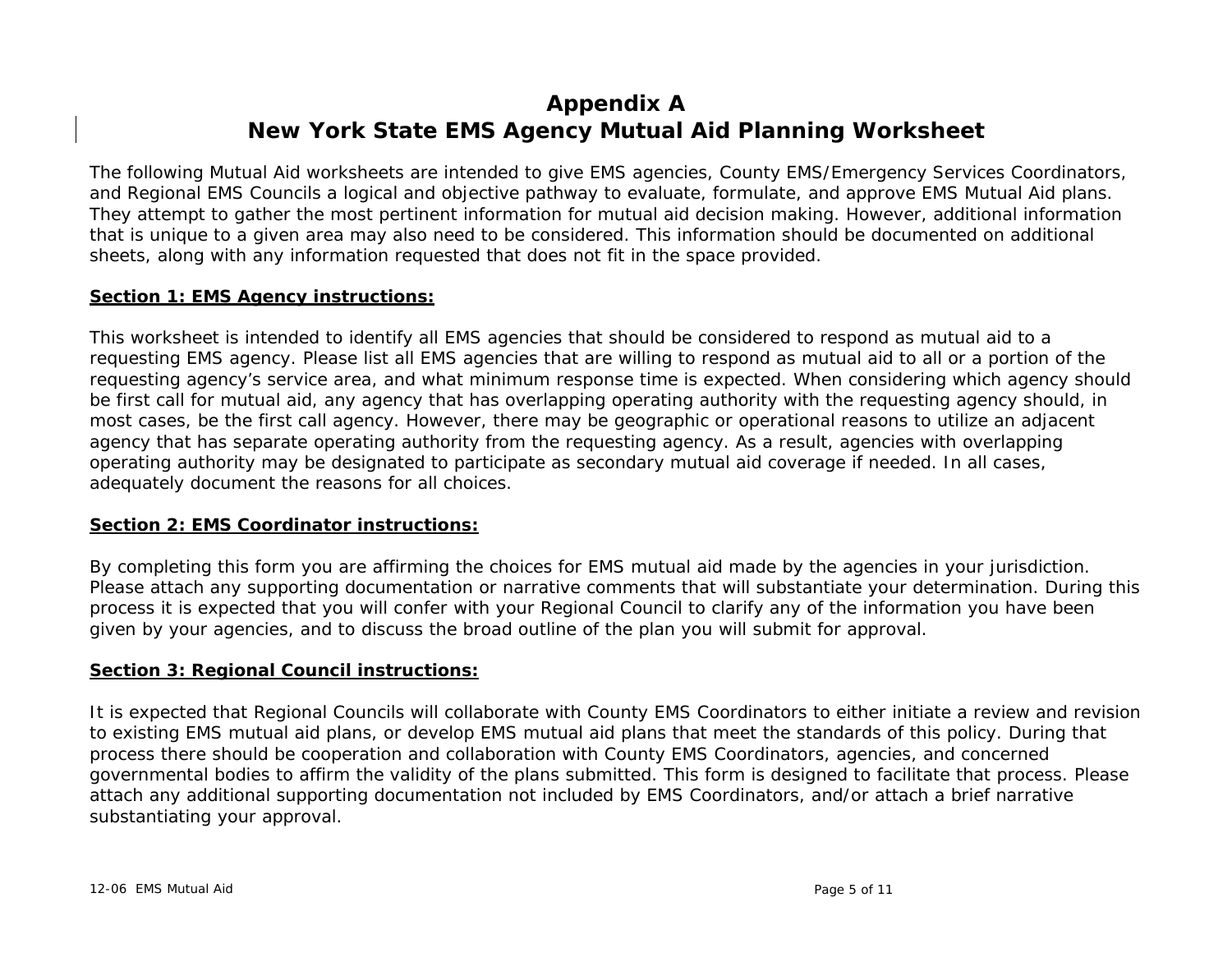#### **Section 1: EMS Agency Review**

- 1. Name of EMS Agency:
- 2. Ambulance Operating Territory: (as written on the current Ambulance Certificate)
- 3. Does another EMS Agency possess a valid NYS DOH operating certificate for this area? ( )YES ( )NC
- 4. Please list all current EMS Agencies possessing valid operating certificates:

|    | Name                                                                                                                 | Is this EMS Agency able to provide Mutual Aid to you? |
|----|----------------------------------------------------------------------------------------------------------------------|-------------------------------------------------------|
| а. | <u> 1980 - Jan Stein Stein Stein Stein Stein Stein Stein Stein Stein Stein Stein Stein Stein Stein Stein Stein S</u> |                                                       |
|    | $\mathsf{b}$ . $\Box$                                                                                                |                                                       |
|    | $\mathsf{C}$ .                                                                                                       |                                                       |
|    |                                                                                                                      |                                                       |

- 5. Other than current valid operating certificate holders for your area, are there other EMS Agencies that, while not possessing a valid operating certificate for your area, can respond in a more timely and reliable manner to your mutual aid requests?  $\bigcap$  YES  $\bigcap$  NO
	- If "YES", please identify these EMS agencies:
		- a. \_
		- b. \_ c. \_
		- d. \_
- 6. Please provide the time criteria (in minutes), that you utilize to determine what constitutes a "reasonable response time" for the geographical service area in question (For the purposes of this section, response time is defined as time of dispatch to time on scene): minutes.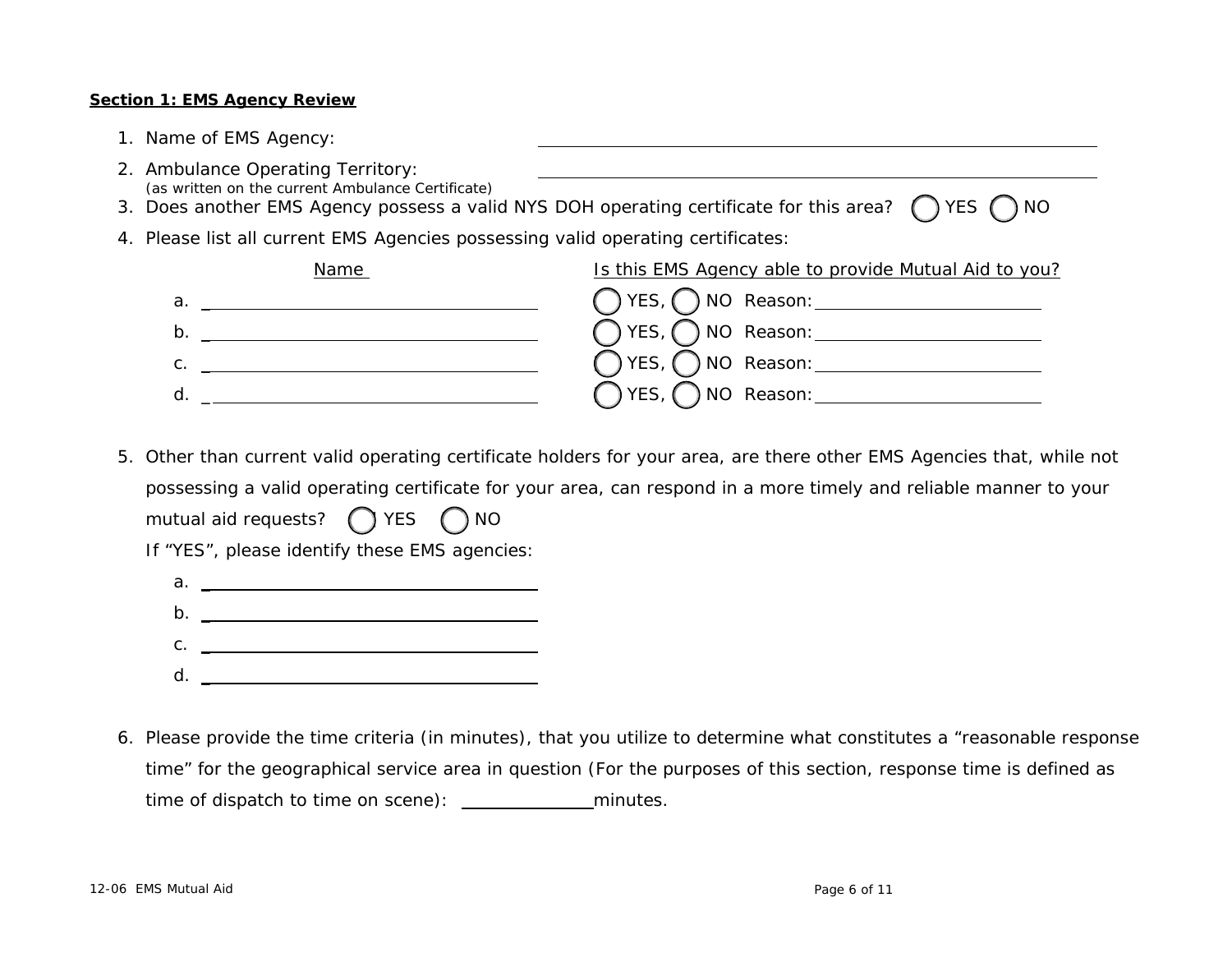7. Please indicate below the EMS Agency and the specific portion(s) of your certified area of operations you designate for Mutual Aid coverage (please attach any written agreements and maps or territorial descriptions necessary):



**Affirmation:** I, the undersigned, verify that I represent and am duly authorized by the EMS Agency identified above to designate the EMS Agencies identified to provide Mutual Aid assistance to our organization consistent with all applicable laws and regulations.

| <b>Print Name:</b> |  |
|--------------------|--|
| Signature:         |  |
| Title:             |  |
| Date:              |  |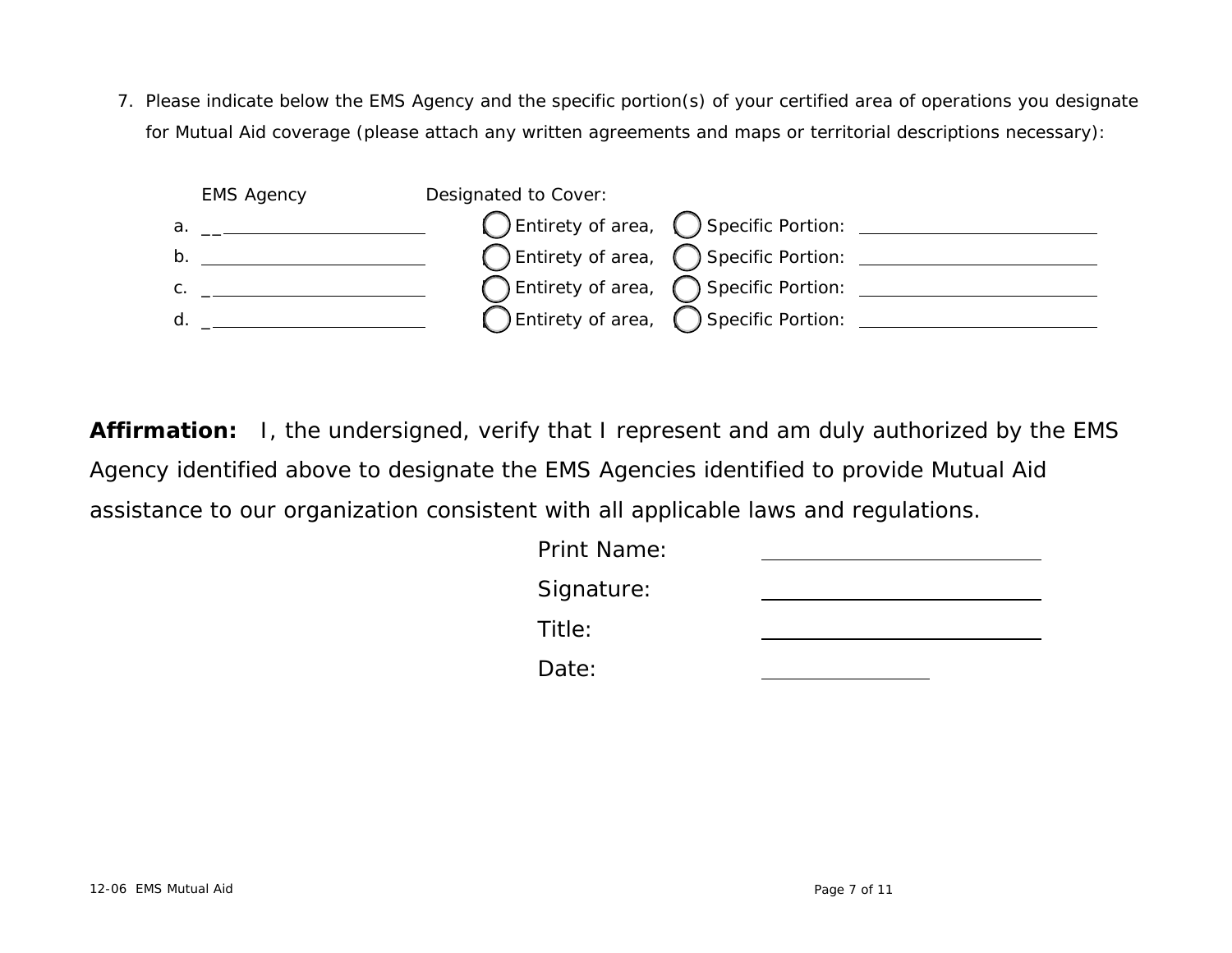## **Section 2: County EMS Coordinator Review**

- 1. Name of County EMS Coordinator:
- 2. County of Jurisdiction:
- 3. After your review of the information submitted by this EMS Agency designating their choices for other EMS Agencies to provide Mutual Aid assistance to their area of operations in accordance with all existing regulations, do you find:
	- a. That the primary EMS Agencies designated are the most technically capable with meeting initial medical requests to respond?  $\bigcap$  YES  $\bigcap$  No
	- b. If any of the designated EMS Agencies do not possess a valid operating certificate from the DOH, have you verified in collaboration with the local Regional EMS Council that all existing EMS agencies identified by the NYSDOH, Bureau of EMS (BEMS) as having valid operating certificates for this area either cannot, or will not have the capability to respond in a reasonable response time?  $\bigcap$  YES  $\bigcap$  NO
	- c. Please provide the time criteria (in minutes), that you utilize to determine what constitutes a "reasonable response time" for the geographical service area in question (For the purposes of this section, response time is defined as time of dispatch to time on scene): minutes.

*To support your determination, please provide supporting documentation such as BEMS service lists, levels of care provided, municipal preference lists, alternative mutual aid coordination processes utilized (i.e., system status management, GPS tracking, or other technologies), or any other verifiable method that substantiates a history of local mutual aid.*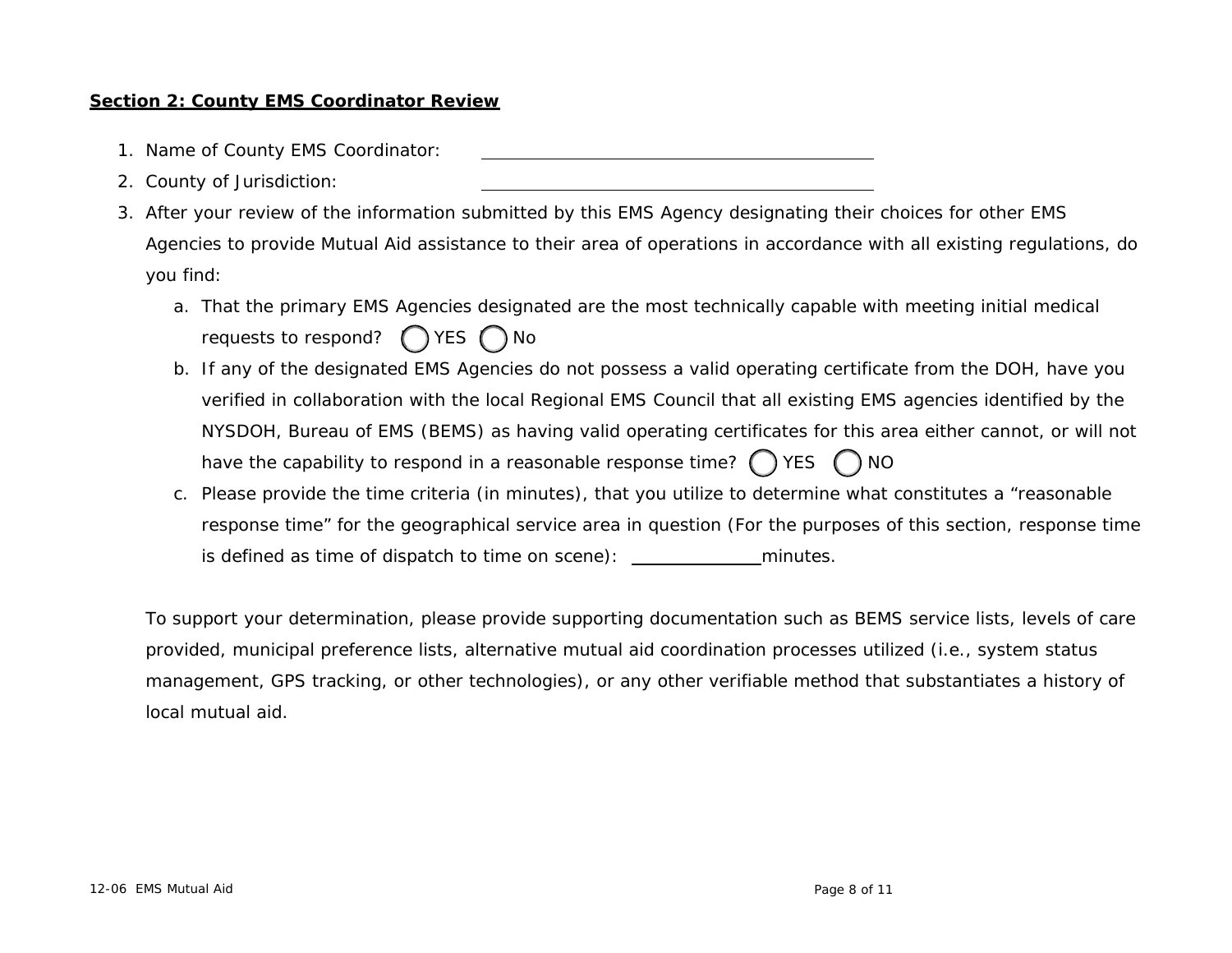4. Do you have any special considerations or concerns associated with any element of the aforementioned EMS Agencies designated to respond under this Mutual Aid agreement?  $\bigcap$  NO,  $\bigcap$  Yes: Please describe:

## **Affirmation:**

I, \_\_\_\_\_\_\_\_\_\_\_\_\_\_, the County EMS Coordinator for \_\_\_\_\_\_\_\_\_\_County, have reviewed the

aforementioned elements of this Mutual Aid Agreement for: (EMS Agency)

, and find it to be both reasonable and compliant with all applicable regulations.

Print Name:

Signature:

Date: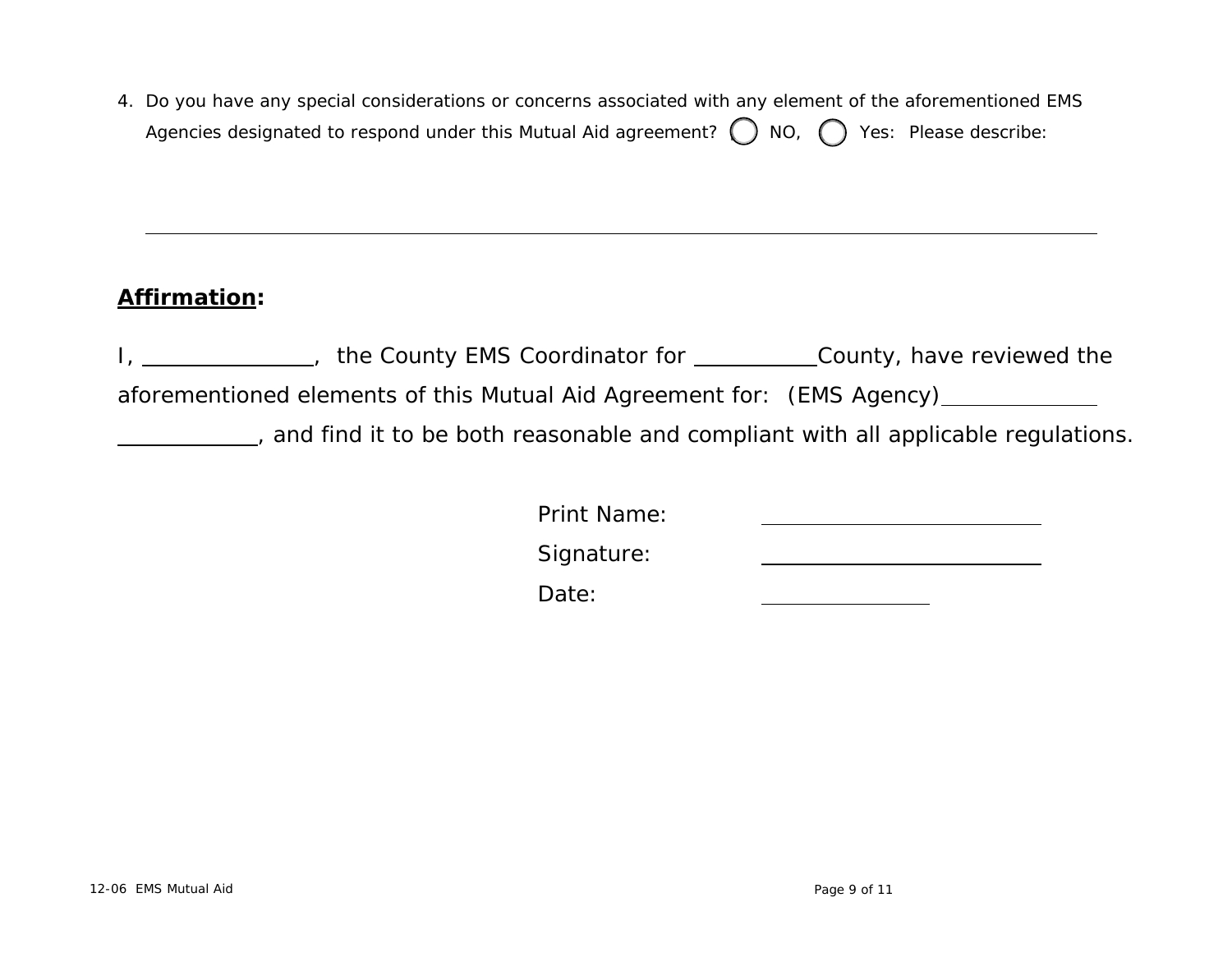### **Section 3: Regional EMS Council Review**

- 1. Name of Regional EMS Council:
- 2. Name of Reviewer:
- 3. Title:
- 4. After your review of the information submitted by this EMS Agency designating their choices for other EMS Agencies to provide Mutual Aid assistance to their area of operations in accordance with all existing regulations, do you find:
	- a. That the primary EMS Agencies designated are the most technically capable with meeting initial medical requests to respond?  $($   $)$  YES  $($   $)$  No
	- b. If any of the designated EMS Agencies do not possess a valid operating authority, have you verified in collaboration with the local County EMS Coordinator that all existing EMS agencies identified by the NYSDOH, Bureau of EMS (BEMS) as having valid operating authority for this area either cannot, or will not have the capability to respond in a reasonable response time?  $\bigcap$  YES  $\bigcap$  NO
	- c. Please provide the time criteria (in minutes), that you utilize to determine what constitutes a "reasonable response time" for the geographical service area in question (For the purposes of this section, response time is defined as time of dispatch to time on scene):  $\frac{1}{\sqrt{1-\frac{1}{n}}}\$  minutes.

*To support your determination, please provide supporting documentation such as BEMS service lists, levels of care provided, municipal preference lists, alternative mutual aid coordination processes utilized (i.e., system status management, GPS tracking, or other technologies), or any other verifiable method that substantiates a history of local mutual aid.*